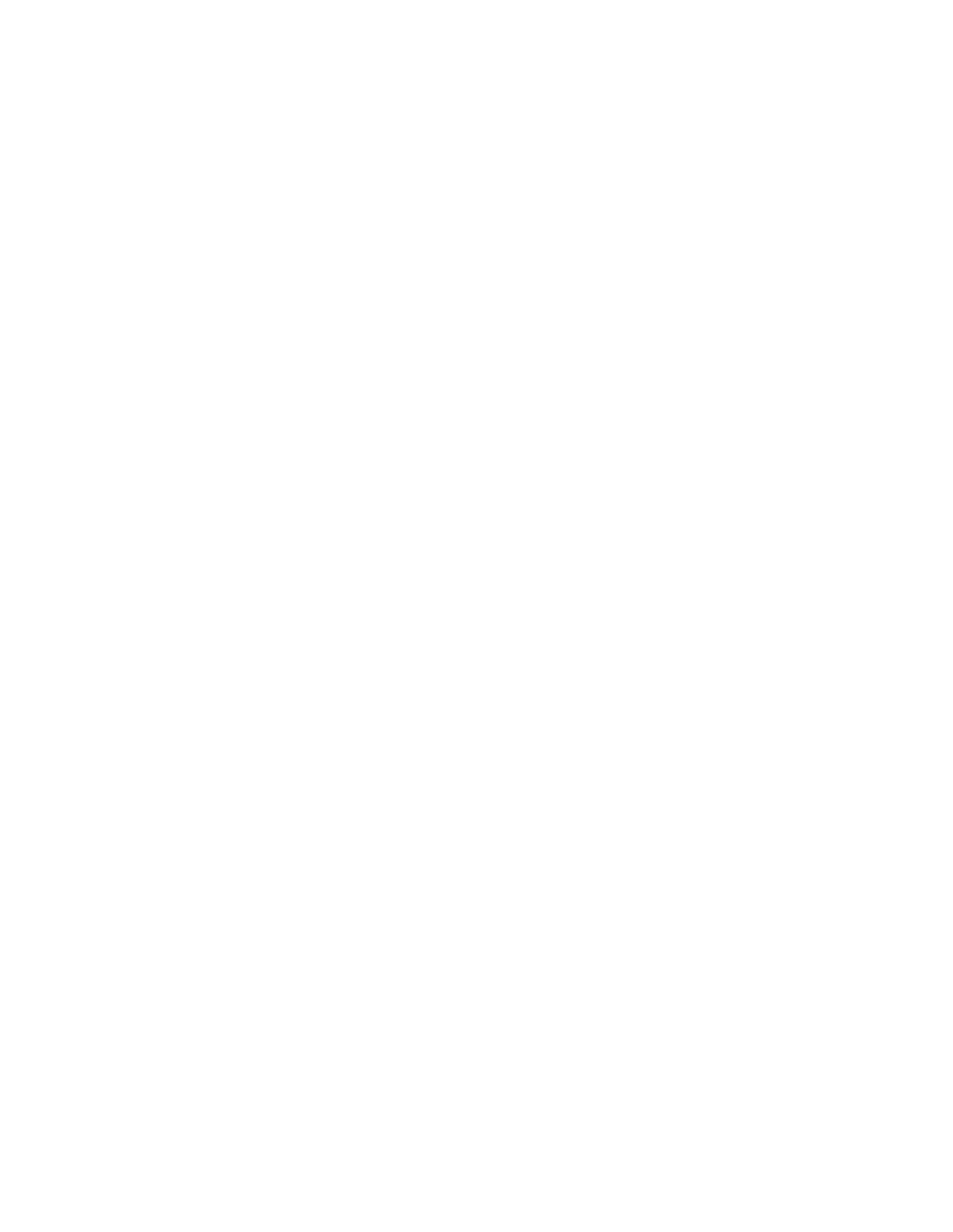## Introduction

In July 2017, a conference entitled *Resilient Southern Plains Agriculture and Forestry in a Varying and Changing Climate* was held in El Reno, OK. The goal of the conference was to bring together stakeholders, researchers, and extension faculty to identify regional research and extension priorities and develop a 10-year strategic roadmap for ensuring resilient agricultural and forestry systems in the face of varying and changing climatic patterns. A conference report and accompanying white papers are available at http://twri.tamu.edu/el-reno.

This roadmap, which follows directly from the initial work of the 2017 conference, is targeted at the development of research and extension priorities for agriculture and forestry in the Southern Plains states of Kansas, Oklahoma, and Texas. Production agriculture in the Southern Plains is characterized by both environmental and economic risk, including variations and changes in weather, climate, commodity prices, technological innovations, population growth, water demand, and management practices. It is incumbent upon the region's leading research and extension programs to invest in science and adaptive management efforts, particularly those that are multidisciplinary and systems-based, that can be readily transferred to production agriculture. Questions regarding crop and grazing management choices, changing geographic distribution of agricultural systems, diversification of operations, and risk reduction are examples of those that need to be considered in light of the above risks. This roadmap, and the accompanying foundation laid at the 2017 El Reno conference, will serve as a guide for addressing many of these issues.

Within this roadmap, several foundational considerations serve as a framework for the priorities and recommendations that follow:

- **• Minimize redundancy:** Determine research and extension needs not already being done.
- **• Be synergistic:** Capture talent across state, federal, private sector, and stakeholder interests in the Southern Plains region.
- **• Generate knowledge:** Determine key, unresolved science and management questions.
- **• Be inclusive:** Consider the perspectives of farmers, ranchers, CAFOs, and forested landowners by leveraging lessons learned with a common sense approach.

**• Identify ways forward:** Link specific science and services gaps to relevant existing capacity and potential new resources.

# Continuing Updates and **Modifications**

An integral on-going responsibility in developing priorities for research and extension is being acutely aware of evolving situations and issues. This roadmap reflects a snapshot at a specific time, and it can and should continue to evolve as a dynamic regional resource through the following iterative mechanisms:

- **• Listen and Observe:** Be aware of discussions within stakeholder groups ranging from farmers to climatologists to gain insight on evolving issues.
- **• Evaluate:** Identify those parts of vulnerable agriculture and forestry systems where adaptation is most promising.
- **• Relate:** Study operations in other locations with varying and changing economic and natural resource conditions, assess how they adapted, and consider applying those methods to the Southern Plains where possible.
- **• Omissions:** Look for knowledge gaps, omissions, and overlooked information that might not be evident with a cursory review but can be valuable in solutions-oriented thinking.
- **• Develop:** Implement research to facilitate adaptation for long-term sustainability.
- **• Public Trust:** Address issues related to the public trust and goods where possible.
- **• Communicate:** Engage a wide spectrum of stakeholders in discussions of changing economic and environmental drivers, vulnerabilities, and possible adaptations, including demonstrations.

# Southern Plains Capacity

**–1–**

The Southern Plains region has a strong base from which to address future challenges facing production agriculture, including a wide array of research and extension programs. Furthermore, the region has displayed a strong alliance of partnerships across federal, state, and other organizations to address challenges. Listed in the Appendix is a sample of those with capacity and ability to forge a strong future for the Southern Plains.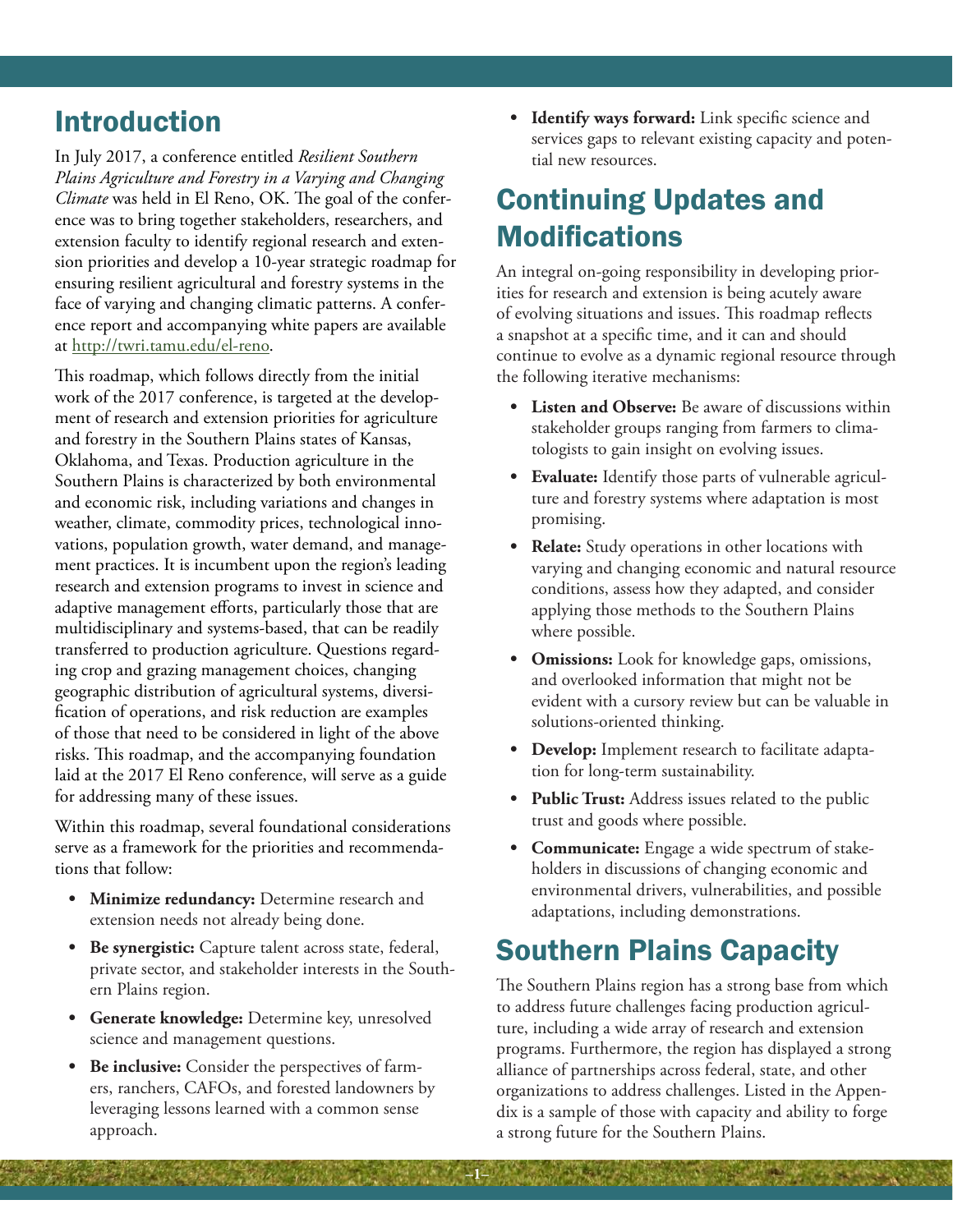## General Needs

Some production issues in the Southern Plains cross nearly every agricultural demographic and serve as overall priorities for research and extension programs to consider. These include:

## **Need: Timely, authoritative, and reliable weather and climate forecasts and tools**

Continued improvements in short-, medium-, and longrange forecasts will allow producers and decision-makers to be more proactive to changing environmental conditions. This could include expanding the use of locally based climate monitoring systems (e.g., CoCoRaHS, Mesonet) to more closely examine data from historical records in helping improve the reliability of predictive models. The delivery of forecast information is also critical, such as through a portfolio of social media and electronically based approaches (e.g., apps, blogs) targeted at the next generation of agricultural decision-makers.

#### **Need: Soil health protection, enhancement, and sustainability**

Soil is an interdependent environment of organisms serving as a greater whole. Soil health by necessity is a major

priority to maintain production capacity for irrigated and dryland crop production, but it is also critically important to grazinglands and forestry. Maintaining or improving soil health requires a long-term planning horizon and a sustainable systems approach. Typically, this is a management requirement, which for crop production involves crop rotations, integrating small grain production with stockers, reductions to no-till practices, use of green manure crops, cover crops, grazing systems to protect the soil resource, and understanding the connection between vegetation management, soil health, and on-farm economics.

#### **Need: Water quality, supply, and sustainability**

Water is an integral part of all Southern Plains agriculture production. A major water supply is the Ogallala Aquifer; its depletion is creating long-term viability issues for some agriculture operators and associated rural communities. Water conservation is a broad priority, relating to irrigation as well as dryland crop production, rangelands management, and forestry. A broad suite of new adaptive management measures, such as desalination of brackish groundwater, could potentially and markedly reduce drought risks and improve profitability.

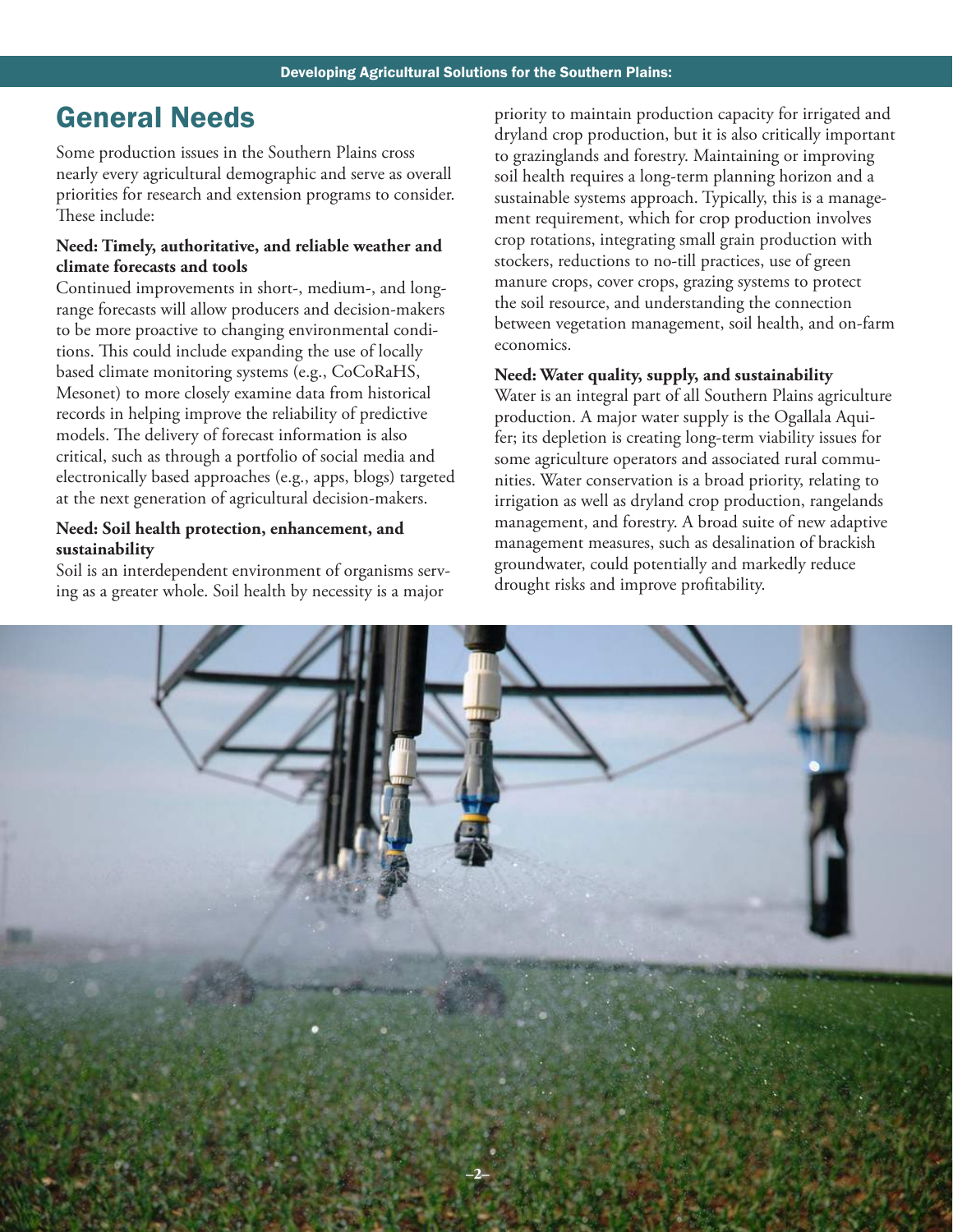## Needs by Topic

The basis for this roadmap is linking gaps to capacity and resources. Partial resource capacity is listed above with gaps and needs identified at the 2017 El Reno conference. The organization of this roadmap is based on four major areas of regional agricultural production:

- Irrigated and Dryland Food and Fiber Production
- Range, Grassland, and Livestock Management
- Forestry and Silviculture Management
- Concentrated Animal Feeding Operations (CAFOs)

The goal is to present a gap or need, along with an opportunity, for each of these topics, taking into consideration anticipated stresses due to limited resources as well as weather and climate risks and changes. Regarding the latter, models and observations suggest an increase in dry periods for this region, which, coupled with high confidence in projected temperature increases, could dramatically increase the demand for water both during drought events and more generally over a longer-term time horizon. This future, challenging scenario for agricultural production due to climate drivers further necessitates a proactive approach to sustaining the future of agriculture and forestry in this region. Additional climate-based considerations include pest factors, such as potential immigration and emigration, survival of pests, overwintering impacts, outbreaks, and even beneficial impacts.

## Irrigated and Dryland Food and Fiber Production

The primary focus for research and extension in the Southern Plains related to crop production has been irrigation, including technology, systems, and management. Great strides are evident in irrigated agriculture; the work continues on topics such as drip systems, supplemental irrigation, breeding programs, crop rotations, and striving for drought and pest tolerance. The continuation of this work is essential given projections of highly variable weather patterns and implications of climate change. With stakeholder input collected during and after the 2017 El Reno conference, there were opportunities identified where added emphases in research and extension would be valuable.

#### **Need: Conservation of irrigation water**

Although there is a strong program for making the best use of irrigation water, there is room for improvement considering technology and management strategies. This could include improved crop rotations, crop breeding for drought and pest tolerance, and progress with a dashboard concept to aid the producer. One promising area of research is the application of Unmanned Aerial Vehicles with sophisticated sensors providing details of the status of a crop, including origins of stress such as disease, insect pests, or water availability. Two associated challenges will be handling huge data files in a timely manner and providing recommendations to decisions makers.

#### **Need: Dryland crop production**

The attention to dryland crop production has not been a high priority in the region. However, there are vast areas currently in dryland crop production with more that will convert from irrigated to dryland in the coming decades. Opportunities in this area range from utilizing new cropping systems including tillage to breeding programs for heat, drought, and pest tolerance.

#### **Need: Transition from irrigated to dryland or rangeland production**

Many areas across the Southern Plains that are irrigated from the Ogallala Aquifer will be converting from irrigated to dryland crop production or to grazinglands as the Ogallala becomes more limited. It will be necessary to address both profitable dryland production systems as well as identify optimal path(s) of moving from irrigated to dryland for the Southern Plains to maintain a highly productive agriculture sector.

#### **Need: Integrated crop and animal production systems**

Over the past few decades, there has been an integration of grazing with small grain production. This provided some hedge for the producer via initial weight gain of the stockers on the small grain, and then an option for a late decision of taking of the stockers and having a wheat grain crop or actually grazing out the small grain. Economic and weather conditions typically provide a basis for making that decision; considerations of future climate change therefore must be accounted for. There is a need to return to the past with research and demonstration on optional strategies that combine stocker grazing with small grains plantings. Insight is needed on balancing the decision for grain or for graze-out considering prices of beef and grain, weather conditions, and other factors.

#### **Need: Risk management tools**

**–3–**

It is well known that agriculture production is a highly risky endeavor due to price fluctuations of inputs and products and threats to yields. Farmers and ranchers continually search for tools to help manage the risk. The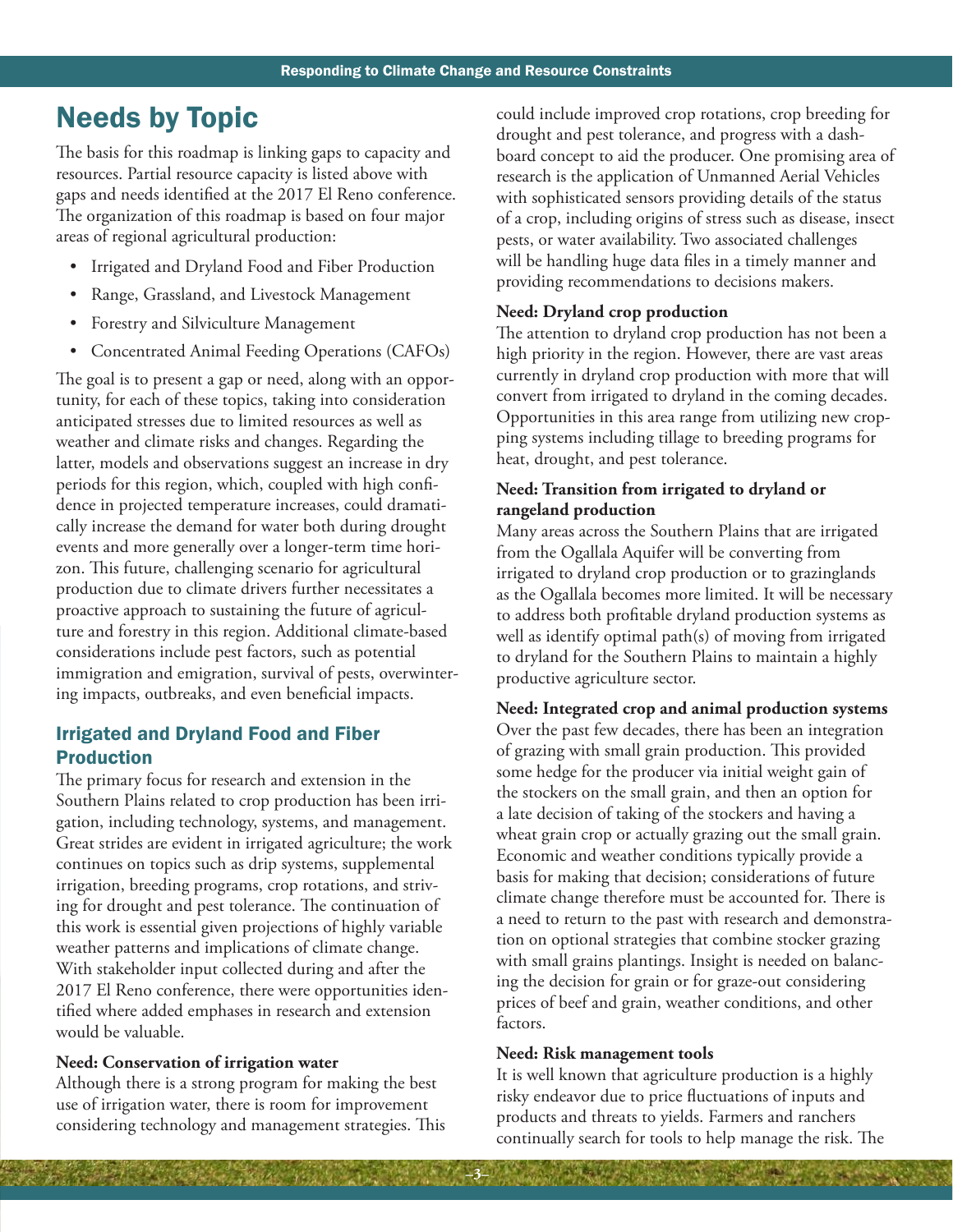**–4–**

Risk Management Agency (RMA) and Farm Bill insurance programs are great tools to aid agriculture, but there is a need to continue work on strategies for risk management by continuing to review farm programs, implications of alternative choices, and financial options to reduce exposure. It is suggested that RMA availability of training and education funds be accessed in the Southern Plains, a region of major risk for producers.

## Range, Grassland, and Livestock Management

The majority of agricultural land in the Southern Plains is pasture, whether native or improved. These lands serve many purposes including grazing for livestock, habitat for a wide variety of flora and fauna, a source of hunting revenue, and a viable ecosystem contributing to carbon capture, water filtration, soil stabilization, and soil health. With such a critical resource covering a major part of the region, there are numerous opportunities to address improvements and to work with ranchers and other resource managers.

### **Need: Conduct long-term research for long-term results**

A major issue among grazinglands stakeholders is a deficit of long-term research to gain insight on how systems perform over time. Too often, the driving force of research and extension is contract-funded programs with a narrow vision and limited time frame. This leaves many unanswered questions and lacks validity as to the long-term consequences. Many critical issues for production agriculture require focusing research teams over several years to reach credible solutions. In addition, administrative commitment to maintaining long-term research capacity is mandatory. Therefore, there is a need to return to the Land Grant philosophy and goal of the Agricultural Research Service to conduct research to gain knowledge and provide sustainable solutions that are time tested. Incorporated into this long-term program would be pasture rotations, goals of soil health (productivity and sustainability), drought management strategies, and similar concepts. Examples include work to identify genetic trait combinations that provide animals with the ability to maintain production under a variety of climatic conditions, and long-term grazing strategy research to discover impacts on components of sustainability.

## **Need: Address as a holistic/systems approach**  An overarching take away from the 2017 El Reno conference was the need to approach research and extension with a systems approach. Grazinglands for the rancher

is indeed a system, including the above issues but also integrating the roles of cattle genetics, wildlife, water management, ranch productivity, soil health, grasslands characteristics, and management with livestock stocking and pasture rotations for generations of sustainable production. This is often approached in an agreement with a ranch where science is brought to the rancher, and while observing advances, the rancher learns by trial and error. In this way, there is a blend between what the scientist brings with what the rancher has experienced. This approach can be linked with designed research trials in a fashion to maximize information development. This involves the potential of producing cattle along with sheep or goats and managing for both livestock and wildlife diversification.

## **Need: Long-term projections of climate change on rangeland resources**

To some extent, estimating the impact of climate change or variable weather patterns on grazinglands is an "if-then" approach. This is the place that daily time-step models can be applied to grazinglands with scenarios of alternative weather patterns to project the status of the land under alternative management strategies. Not only is there an opportunity to project impacts on land, there is also an opportunity to be proactive and estimate implications of innovative management strategies on production, wildlife, and economics. Development of valid, relevant, and robust production models will facilitate estimation of impacts and development of strategies to accomplish goals in the face of changing weather patterns.

## **Need: Development of drought, flood, and wildfire response plans**

Across universities, state agencies, and federal agencies, there are detailed response plans for emergencies. The important components of these include surveillance with early warning systems and timing for response depending on the emergency. For livestock systems facing agricultural emergencies such as severe drought, example actions include reducing stocking level, moving livestock, and reducing potential fire threats by managing fuel. It is recommended that these plans be revisited and modified based on recent experiences across the Southern Plains, going from surveillance to tactical science for best management practices based on exposure. Included in such plans would be the necessary effective and timely jobs of restoration along with the roles of the private sector and state and federal governments. For example, this could include identifying integrated grazing management strategies and technologies for restoring drought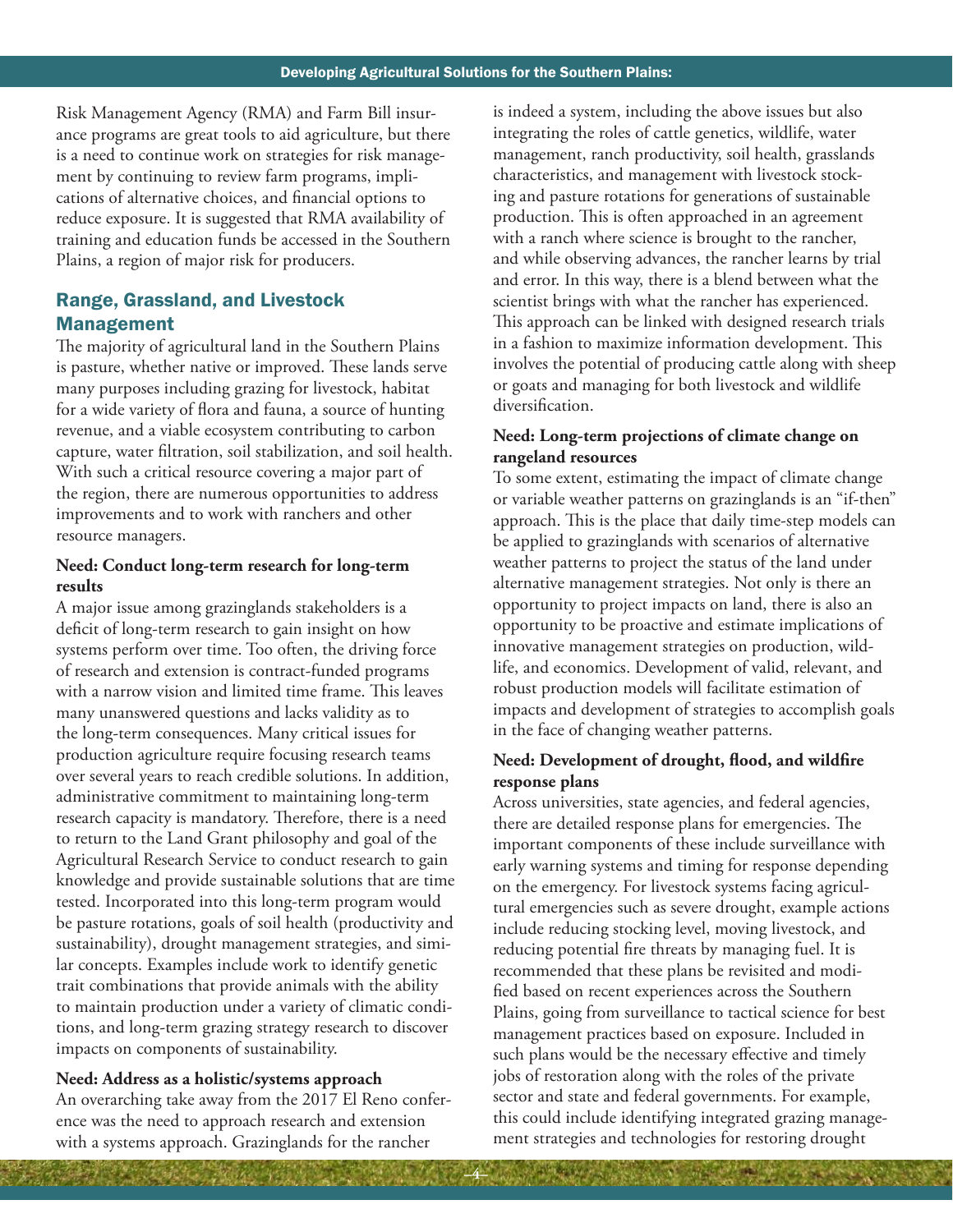damaged rangelands and pasturelands.

#### **Need: Innovative approaches to land fragmentation**

There is a strong economic incentive to subdivide large ranch holdings into ranchettes. This reduces large ecosystems to small fenced plots with challenges to diversity and sustainability. Research is needed to determine, by location, the minimum area needed to maintain ecosystem diversity and sustainability. Accompanying this research investment needs to be education for small landholders and new agreements whereby there is sharing across sufficient land area to achieve a sustainable and viable ecosystem. Primary challenges to addressing this need will include securing agreement among multiple landowners and maintaining the economic returns to owners.

#### **Need: Risk management tools for decision-makers**

Many of the suggestions made regarding risk management for crop producers are also applicable to grazinglands and livestock production. An opportunity for agriculture also lies in horizontal and vertical integration; although there has been research on implications of integration, there are unknowns related to risks, investments, and operations. Development of models and related management software are key elements to address this need.

#### **Need: Address animal welfare and health**

Of special emphasis related to animal health and welfare are issues of pests and disease, and alternative avenues of addressing these challenges. Development of integrated pest management systems to reduce stress to livestock,

whether as a nuisance or health threat, provides benefits to the animals and the producers. Often disease is vectored by insects; examples include the cattle fever tick as well as flies and mosquitoes. Other health issues such as the shipping fever complex, tuberculosis, and reproductive diseases including leptospirosis, trichomoniasis, and brucellosis should not be ignored. Issues such as antimicrobial resistance, impact of stress on immune function, and process verification in conventional, natural, and organic beef production systems are also pertinent to this need. Programs of research and extension to discover solutions to these complex issues should be a priority for long-term health of the industry.

## **Need: Focus on optimal production, not maximum production**

Too often in production agriculture, the objective is to maximize production without proper regard for the impact on the resource (e.g. sustainability) or the economic implications. This recommendation suggests evaluating alternative production/sustainable intensification strategies at the ranch level that would not exceed a conservative, long-term carrying capacity of the ranch. Strategies should be identified to enhance lifetime reproductive performance of the breeding herd, such as development of new technologies (for example, neuroendocrine regulation of reproduction), use of more efficient nutritional supplementation, or identifying genetic markers for enhanced productivity.

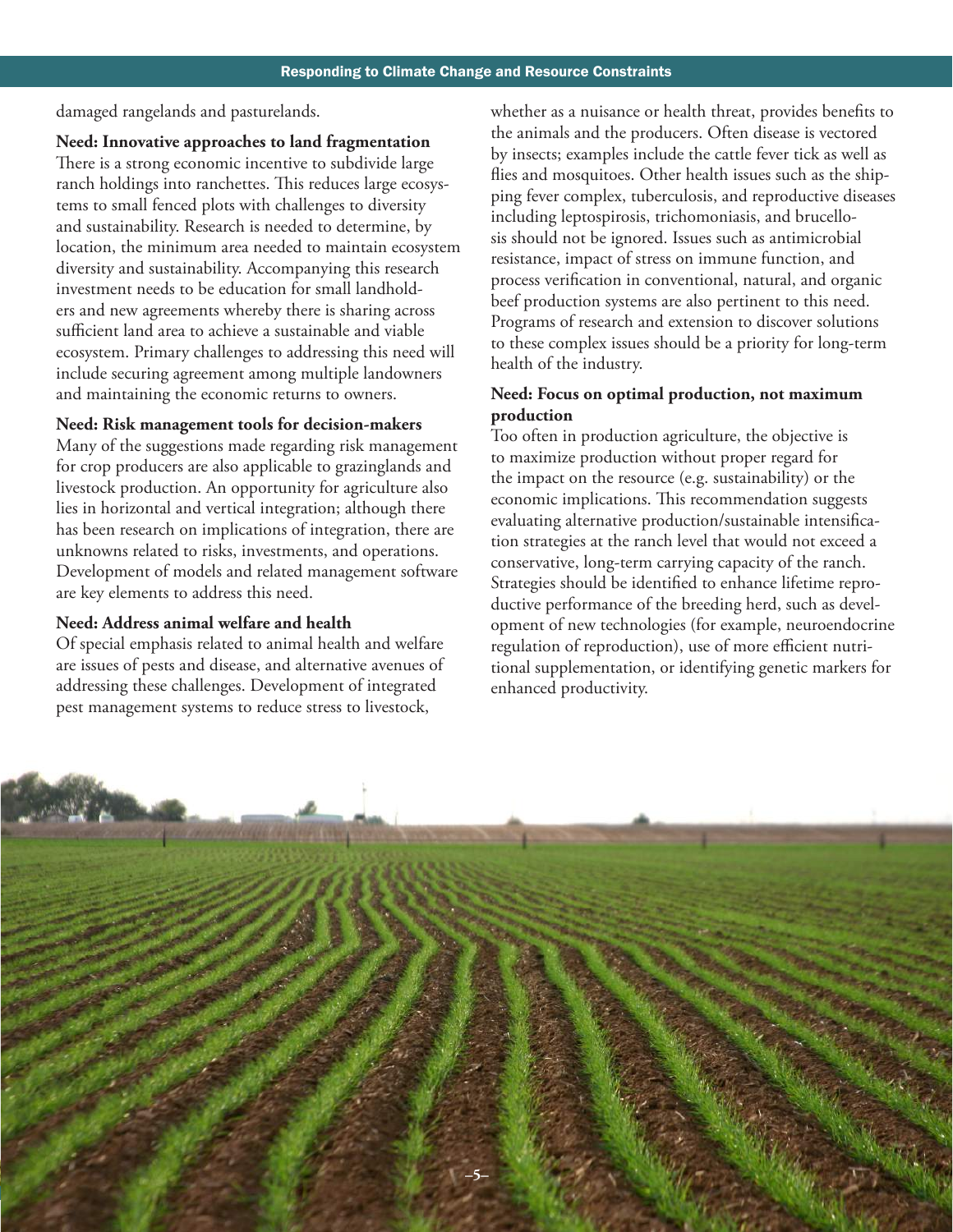#### **Need: Role of forages in livestock systems**

Across the United States, work on forages has been dramatically reduced compared to previous decades. The Southern Plains incorporates forages into livestock systems management with the approach of "more grass, less gas." There is a need to develop improved cool season forage crop varieties for increased quality of hay and forages and for reduction of grain inputs for finishing traditionally fed beef cattle. Grazing and stocking strategies for integrated rangeland- and forage-based systems that reduce land area required per unit of protein produced should also be identified, although this is a major challenge.

#### Forestry and Silviculture Management

Climate change is especially challenging to Southern Plains forestry systems due to increasing temperatures and increasingly variable soil moisture. As a result, the risk of catastrophic loss from insects, pathogens, invasive plants, and wildfires is heightened. As climate change progresses towards expected future conditions, proper forestry management becomes an increasing higher priority to sustain wood yields, ecosystem diversity, and resiliency.

## **Need: Improved monitoring and control of exotic and native invasive species in forested systems**

Expectations of greater climate variability creates a need

to develop pest control options and prescriptions leading to improved techniques, rates, timing, and chemistry that better control unwanted pests without further stressing crop trees. In addition, new and/or updated tools and techniques to minimize/reduce proliferation of invasive species are needed.

#### **Need: Greater adoption of forest management practices**

Tracking performance of forest management for public and private lands under variable climatic conditions to provide improved management opportunities is needed. Baseline stand-level growth models, coupled with general response functions to guide thinning, competing vegetation control, and fertilizer applications are required to provide more accurate estimates of plantation forestry productivity for varying levels of management.

#### **Need: Models of carbon and nitrogen pools**

There is a need to quantify above- and below-ground carbon and nitrogen pools and fluxes, along with key biological and ecological modeling parameters, which vary with climate, soils, stand development, and management factors. Forestry is a major sink for carbon and contributes to mitigating climate change, suggesting an analysis of management strategies for maximum effectiveness would be helpful.

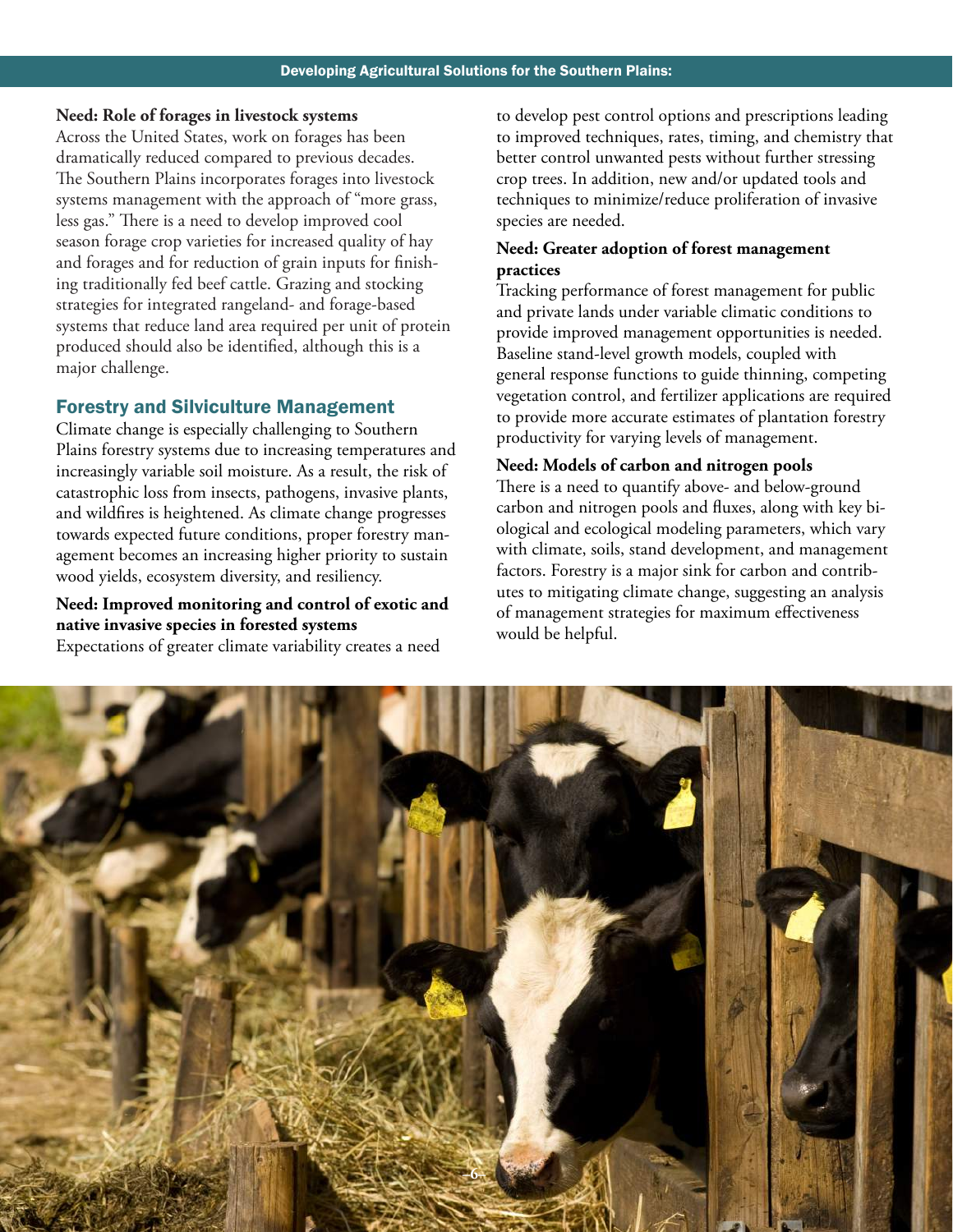#### **Need: Seed source**

The best seed source for major timber-producing species, one that will be most effective in resisting the impacts of climate change and variability while contributing to positive ecosystem benefits as well as economic value, should be identified.

#### **Need: Greater hardwood forests management resources**

Development of additional knowledge and management strategies dealing with climate change and associated impacts on species suitability, growth, survivability, and wildlife outputs related to hardwood forests are needed. These will provide higher ecosystem service values in this region.

#### **Need: Markets for forest ecosystem services**

It is common to overlook the contributions of forest systems on water quality, water supply, soil health, air filtration, biodiversity, and carbon sequestration. Many of these services are non-marketed but exceptionally valuable to society. To justify forestland management, a scientific estimate of the value of forests to the different components is highly warranted.

#### **Need: Programs to incentivize small parcel landowners**

Similar to rangelands, the forests of the Southern Plains are being divided into increasingly smaller parcels. Due to economy of scale limitations with current service providers, implementing the appropriate silvicultural treatment on these small tracts is increasingly problematic. There is urgency to estimate the impact of small parcels on the viability and contribution of forests, and in turn develop aggregation and incentivizing community management programs that protect forests and their societal value.

#### **Need: Policy review**

Management of forest activities is highly dependent on rules and regulations. A grass roots review of policies and associated incentives and disincentives is needed to identify antagonistic rules causing unintended consequences.

#### **Need: Marketing**

Timber products have value both environmentally and economically. Since the vast majority of forestland in the region is privately owned, economically strong markets for wood fiber are often required to drive appropriate forest management activities. A need exists to expand existing and develop new, high value-added markets both locally and globally.

## Concentrated Animal Feeding Operations (CAFOs)

Concentrated animal feeding operations (CAFOs) serve as a vital business model for animal protein production as well as dairy products in the United States. Due to the concentration of animals within certain regions in the Southern Plains, steps to address long-term, economical production inputs is essential in the presence of future altered weather patterns. Efforts emphasizing 1) water resource conservation and 2) more efficient use of on-farm and related cropping systems supporting feed needs must be advanced for the long-term viability of livestock operations in the Southern Plains.

#### **Need: Facility structure designs**

Appropriate structural design of CAFOs (beef and dairy) has been an important part of the overall business system for decades. It is important that future designs take into account the potential for a changing climate with the goal to reduce weather-related stress on the animal. This means cooling in the summers, particularly in the southern part of the region, and warmth in the winter. There is a tendency to take a successful design and continue to duplicate it without considering a longer-term view. For feedlots, dairies, and other CAFOs, there is an opportunity to rethink the design of facilities for improved efficiency and animal comfort. An evolving technology that holds significant promise is robotics, as a part of the facility that impacts efficiency and labor needs directly.

#### **Need: Cooling and dust control**

For cooling and dust control, an appropriate facility design can play a major beneficial role. However, additional management strategies for animals and handling dust generation is needed in addition to facility design. These can be considered elements of an integrated system addressing optimal facility design as well as management strategies for animal comfort and environmental stewardship.

#### **Need: Sustainable feed/forages for CAFOs**

**–7–**

There is confidence that CAFOs will continue within the Southern Plains. However, an issue is the continued decline of the Ogallala Aquifer and production of feed resources such as silage and feed grains. Feed grains are less of an issue than silage, since they can be transported more economically to CAFOs. Silage is a higher moisture feed that requires production in close proximity to a CAFO. This suggests a far-reaching program in feed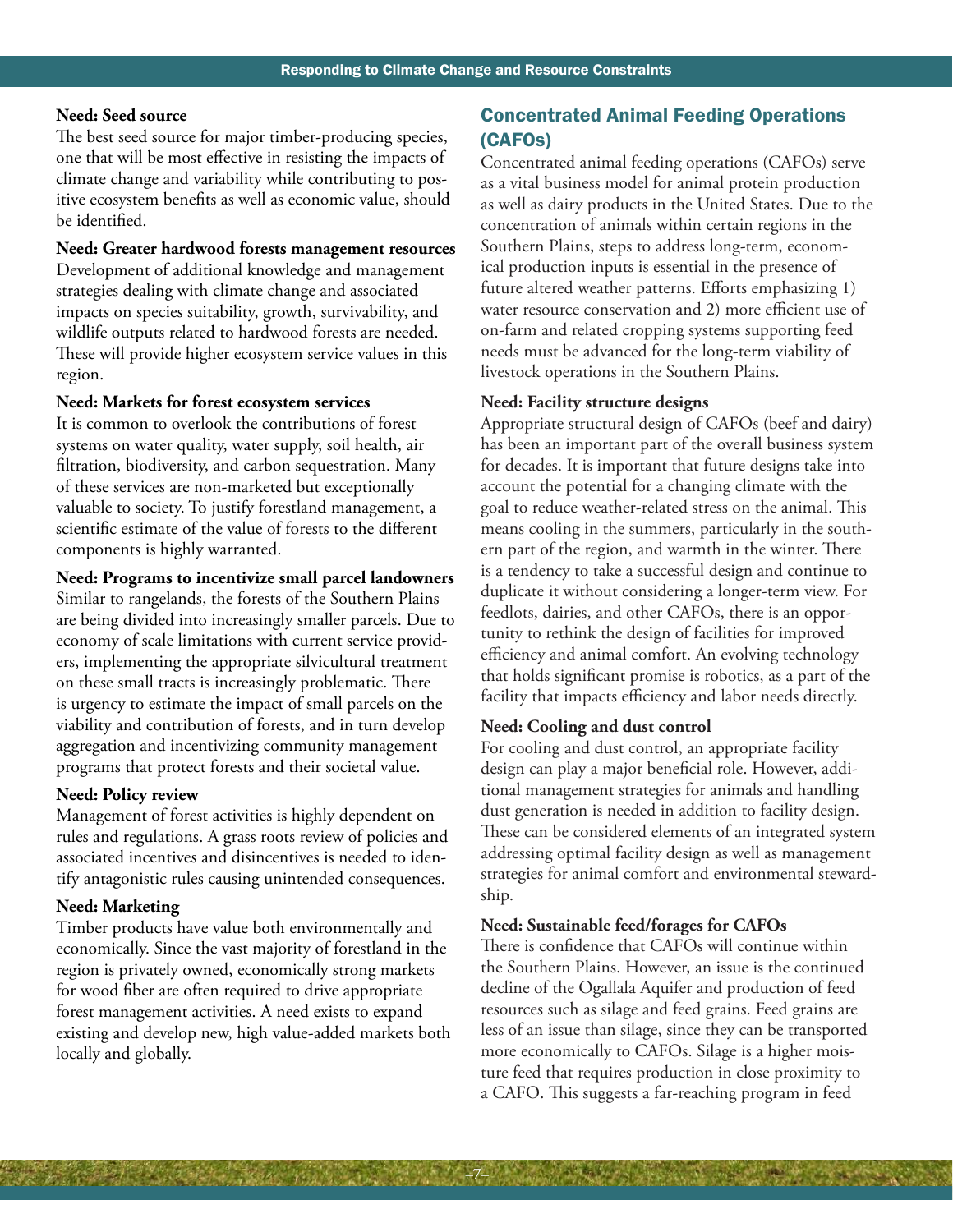grains and especially silage with the goal of enhancing sustainable dryland production. This will include genetics/breeding advancements as well as advanced techniques such as CRISPR (a family of DNA sequences in bacteria) and gene editing to achieve drought and heat tolerance.

#### **Need: Application of animal genetics and nutrition**

This is related to the above need but expanded to include a goal of reduced time on feed and improved health. Selection of animals for heat tolerance that can efficiently grow and be less susceptible to disease in future environments is a critical long-term need.

#### **Need: Pest management**

Whenever there are animals in a relatively confined area, there will be pests. The decrease in animal comfort and performance from biting could become worse with changing climate conditions. In addition, pests are vectors of certain disease transmissions that threaten the economics of the overall operation. Insight into management practices that reduce the attractive environment for pests would be an appropriate first step; subsequent steps would include effective, environmentally sound, and cost-efficient treatment strategies with animal wellbeing at the forefront.

## **Need: Energy and water conservation**

As part of the facilities structure design considerations, it is critical to include implications for energy and water use. Innovative facility designs and associated management practices for efficient water use, collection, and reuse are a priority. Energy conservation requires an annual approach regarding the balancing of summer cooling and winter heating needs. Careful design of facilities can best address maintenance of temperature conditions even in a changing climate.

#### **Need: Animal Health**

All facets of CAFO facilities and management reflect on animal health. Of special concern with many animals in a confined area is the potential of foreign animal diseases, foot and mouth disease, reproductive diseases, wildlife vectored diseases, ticks, antimicrobial resistance, and a host of other potential impacts. An example solution for protection of animals in the Southern Plains is eradication of the cattle fever tick; this may involve a vaccine requiring associated research investments. More generally, there is a need for sensors for early diagnosis of animal illnesses.

#### **Need: Waste Management**

CAFO waste management with an increasingly greater density of animals creates both a challenge as well as an opportunity. This is a region with a comparative advantage for CAFOs due to an accommodating climate and large, open spaces. At the same time, there is an issue with over-application of nutrient-bearing manure. Effective disposal strategies are needed whereby land is fertilized appropriately, thus benefiting crop production while minimizing odor and reducing nitrogen loss.

#### **Need: Preharvest food safety**

Postharvest food safety is often a major focus, but it is also important to emphasize opportunities related to preharvest management and technology strategies for food and dairy product safety. These include appropriate animal handling, feeding, and caring from birth to harvesting, and consider such factors as minimum animal stress at all phases and appropriate nutrition. Preharvest food safety management is also linked to improved consumer acceptance.

#### **Need: Policy issues**

**–8–**

There are regulations in all phases of animal production that impact management and cost of production. For example, environmental regulations and standards impact manure storage and land application, while transportation regulations impact loading and unloading of animals and length of time on the road. Working with the federal and state environmental agencies to develop sustainable methods and management practices would be of great benefit to CAFOs and touch on many of the points above. One need is to review and estimate the value of selected regulations by developing potential language adjustments. In addition, international trade is critically important, suggesting a need to be involved in agreements and policies on that scale as well.

#### **Need: Consumer perception and marketing education**

The animal industry is committed to marketing and addressing consumer perception of meat products. There is a strong role for universities and federal agencies in providing a third person approach to identifying health benefits of products, further improving quality, as well as demonstrating industry acceptance of animal welfare strategies. Protein is essential for human nutrition, but there is a misconception by a segment of consumers on how CAFOs negatively impact animal welfare and the environment. Further efforts to educate consumers on the real world benefits of CAFOs as a means to produce safe, wholesome food is needed now and in the future.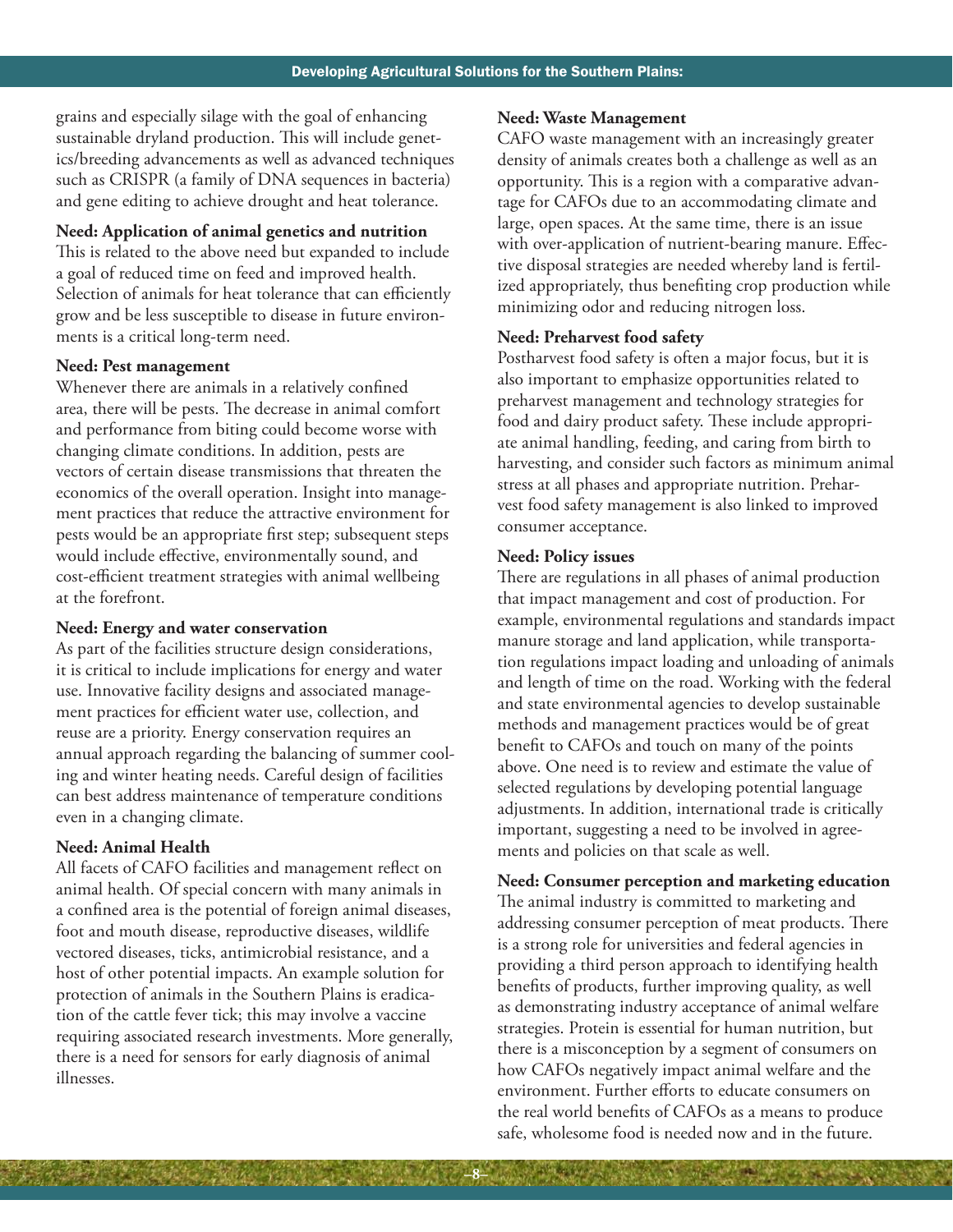## Appendix

## Southern Plains Research and Extension Capacity

### Universities

- Land Grant Universities
- Non-Land Grant Universities
- Agricultural Experiment Stations
- Agricultural Extension Services
- Water Resource Centers/Institutes
- Community Colleges

## Federal Agencies

- U.S. Department of Agriculture
	- ˏ Agricultural Research Service (including Climate Hub)
	- ˏ Agriculture and Food Research Initiative/National Institute of Food and Agriculture
	- ˏ Natural Resources Conservation Service
	- ˏ Foundation for Food and Agriculture Research
- National Science Foundation
- U.S. Department of Energy
- U.S. Department of Transportation
- U.S. Geological Service
- U.S. Environmental Protection Agency
- Others as applicable

#### Foundations and Nongovernmental Organizations

- Center for Climate and Energy Solutions
- Noble Foundation
- The Nature Conservancy

#### **Other**

• Oklahoma Established Program to Stimulate Competitive Research (EPSCoR)

**–9–**

- Water conservation districts
- Cooperative producer researcher demonstrations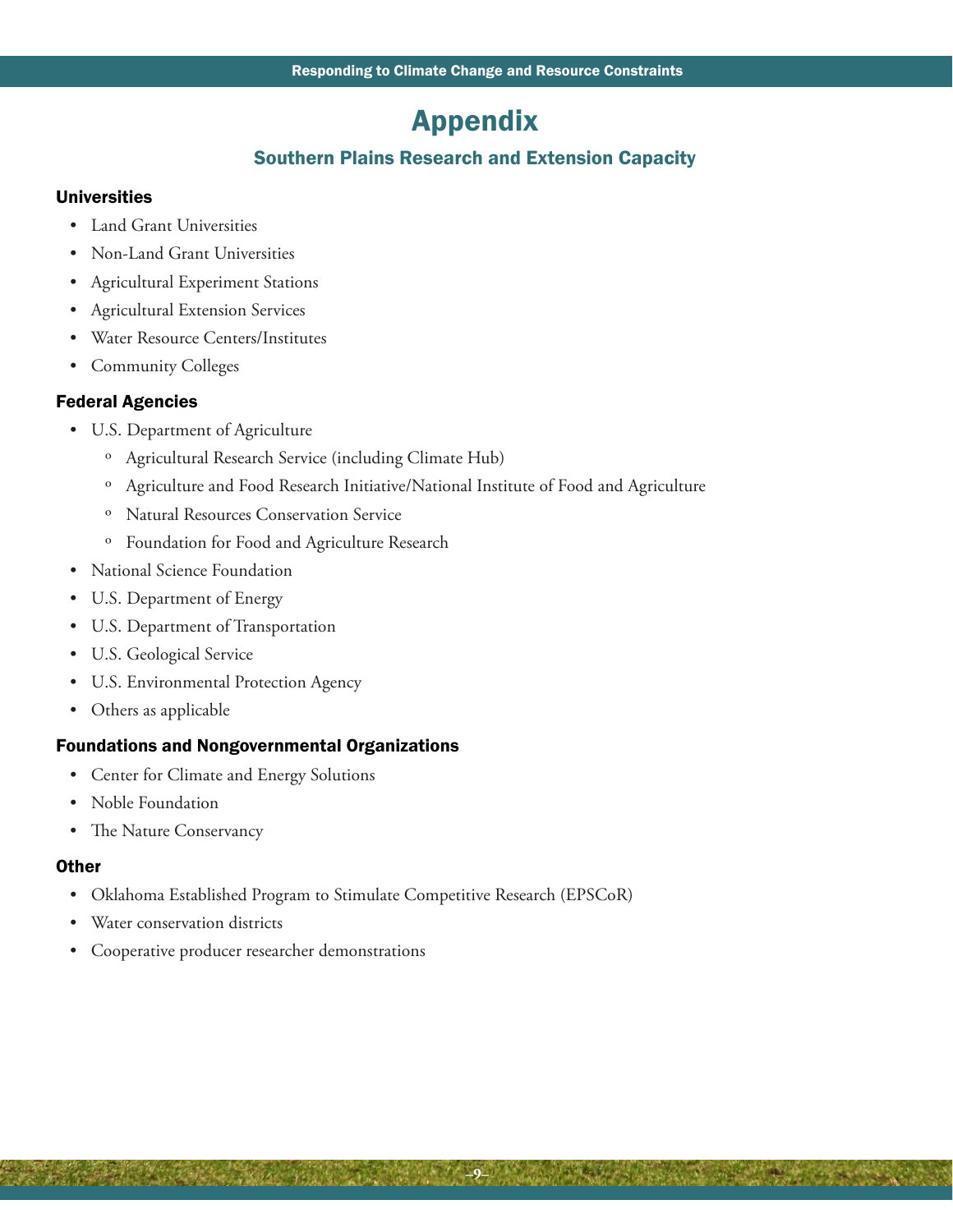## State Agencies, Commissions, and Organizations

**MARKET 1999** 

Ē

| <b>Kansas Natural Resource Agencies</b><br>Kansas Department of Agriculture<br>$\bullet$<br>Kansas Division of Conservation<br>$\mathbf{o}$<br>Kansas Department of Health and Environment<br>٠<br>Kansas Water Office<br>Kansas Forest Service                                                                                | <b>Kansas Commodity Associations and Organizations</b><br>Kansas Corn Commission<br>٠<br>Kansas Corn Growers Association<br>$\bullet$<br>Kansas Wheat Commission<br>Kansas Association of Wheat Growers<br>Kansas Grain Sorghum Producers' Association<br>Kansas Grain Sorghum Commission<br>$\bullet$<br>Kansas Livestock Association<br>Kansas Farm Bureau<br>Kansas Feed and Grain<br>Kansas Farmers Union<br>Kansas Pork Producers Council<br>Groundwater Management Districts 1, 2, 3, 4, 5<br>$\bullet$<br>Kansas Water Authority<br>$\bullet$ |
|--------------------------------------------------------------------------------------------------------------------------------------------------------------------------------------------------------------------------------------------------------------------------------------------------------------------------------|------------------------------------------------------------------------------------------------------------------------------------------------------------------------------------------------------------------------------------------------------------------------------------------------------------------------------------------------------------------------------------------------------------------------------------------------------------------------------------------------------------------------------------------------------|
| <b>Oklahoma Natural Resource Agencies</b><br>Oklahoma Department of Environmental Quality<br>٠<br>Oklahoma Department of Wildlife Conservation<br>Oklahoma Water Resources Board<br>Oklahoma Tourism and Recreation Department<br>Oklahoma Department of Agriculture, Food and<br>Forestry<br>Oklahoma Conservation Commission | <b>Oklahoma Commodity Associations and</b><br>Organizations<br>Oklahoma Oilseed Commission<br>Oklahoma Forestry Services<br>Oklahoma Wheat Commission<br>Oklahoma Sorghum Association<br>Oklahoma Pecan Growers Association<br>Oklahoma Cattlemen's Association<br>Oklahoma Farm Bureau<br>Oklahoma Farmers Union<br>Oklahoma Pork Council<br>Oklahoma Panhandle Agriculture and Irrigation<br>Association<br>Lugert-Altus Irrigation District<br>Native American tribes                                                                             |

**–10–**

2010/03/04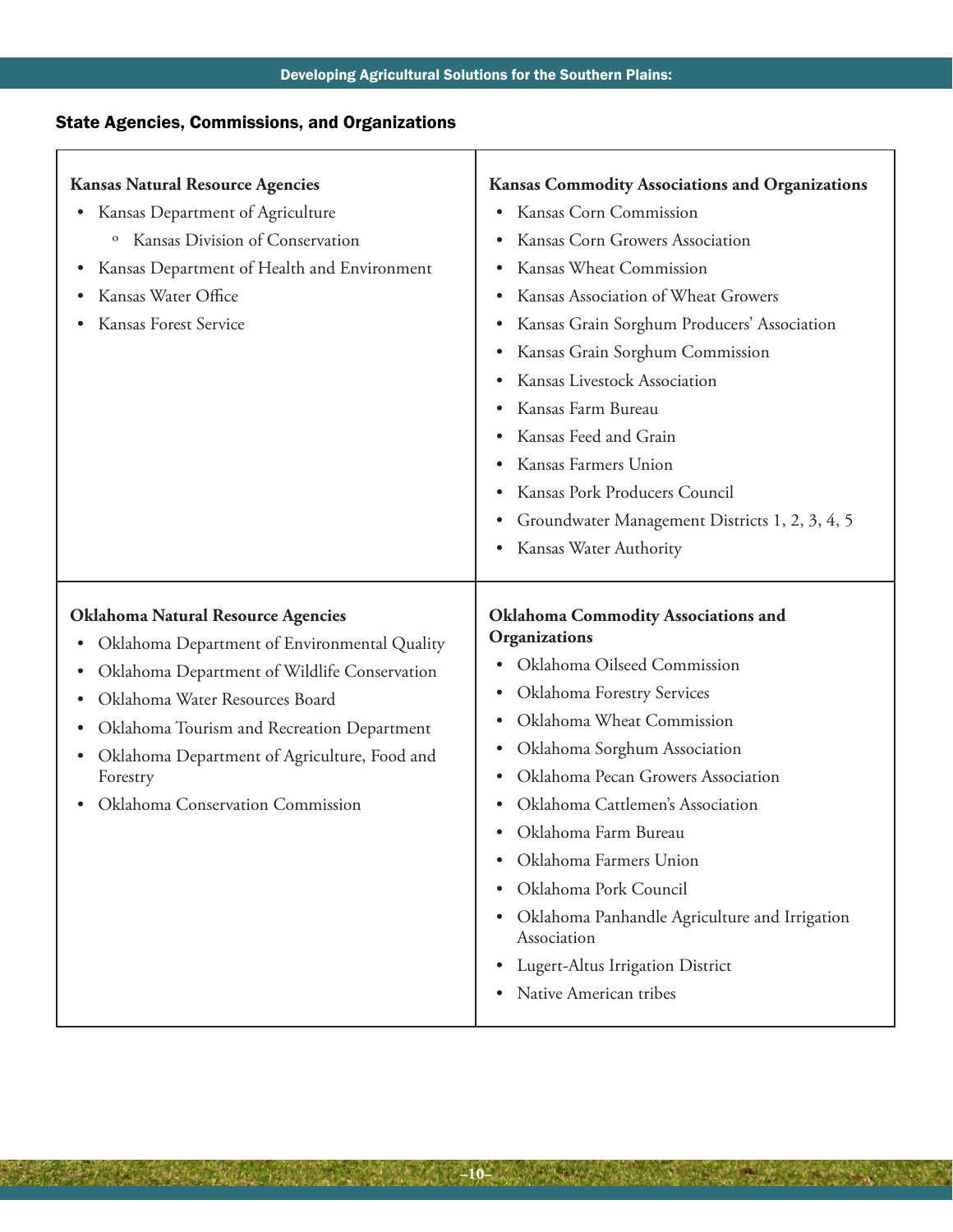T

| <b>Texas Natural Resource Agencies</b>          | <b>Texas Commodity Associations and Organizations</b> |
|-------------------------------------------------|-------------------------------------------------------|
| Public Utility Commission of Texas<br>$\bullet$ | Groundwater conservation districts<br>$\bullet$       |
| Railroad Commission of Texas                    | Independent Cattlemen's Association of Texas<br>٠     |
| Texas Department of Agriculture                 | Plains Cotton Growers<br>$\bullet$                    |
| Texas Water Development Board                   | <b>Edwards Aquifer Authority</b><br>٠                 |
| Texas Commission on Environmental Quality       | Texas and Southwest Cattle Raisers<br>٠               |
| Texas A&M Forest Service                        | Texas Beef Cattle Association<br>$\bullet$            |
| Texas State Soil and Water Conservation Board   | Texas Grassfed Association<br>٠                       |
| Texas General Land Office                       | Texas Beef Council<br>٠                               |
| Texas Parks and Wildlife Department             | Texas Cattle Feeders Association                      |
| Texas Department of State Health Services       | Texas Sheep and Goat Raisers Association              |
|                                                 | <b>Texas Wheat Growers Association</b>                |
|                                                 | <b>Texas Corn Producers</b><br>٠                      |
|                                                 | Texas Sorghum Association                             |
|                                                 | <b>Texas Peanut Producers</b>                         |
|                                                 | Texas Association of Dairymen<br>٠                    |
|                                                 | <b>Texas Pork Producers</b><br>٠                      |
|                                                 | Texas Forestry Association<br>$\bullet$               |
|                                                 | Texas Farm Bureau<br>٠                                |
|                                                 | Texas Wildlife Association<br>$\bullet$               |
|                                                 | Texas Nature Conservancy<br>٠                         |
|                                                 | Texas Rural Water Association<br>٠                    |
|                                                 | Texas Conservancy Alliance<br>٠                       |
|                                                 | Texas river authorities                               |
|                                                 |                                                       |

**–11–**

 $30.64$ 

法可诉答

W.

- 1933

在班级队员

**MARINA** 

N